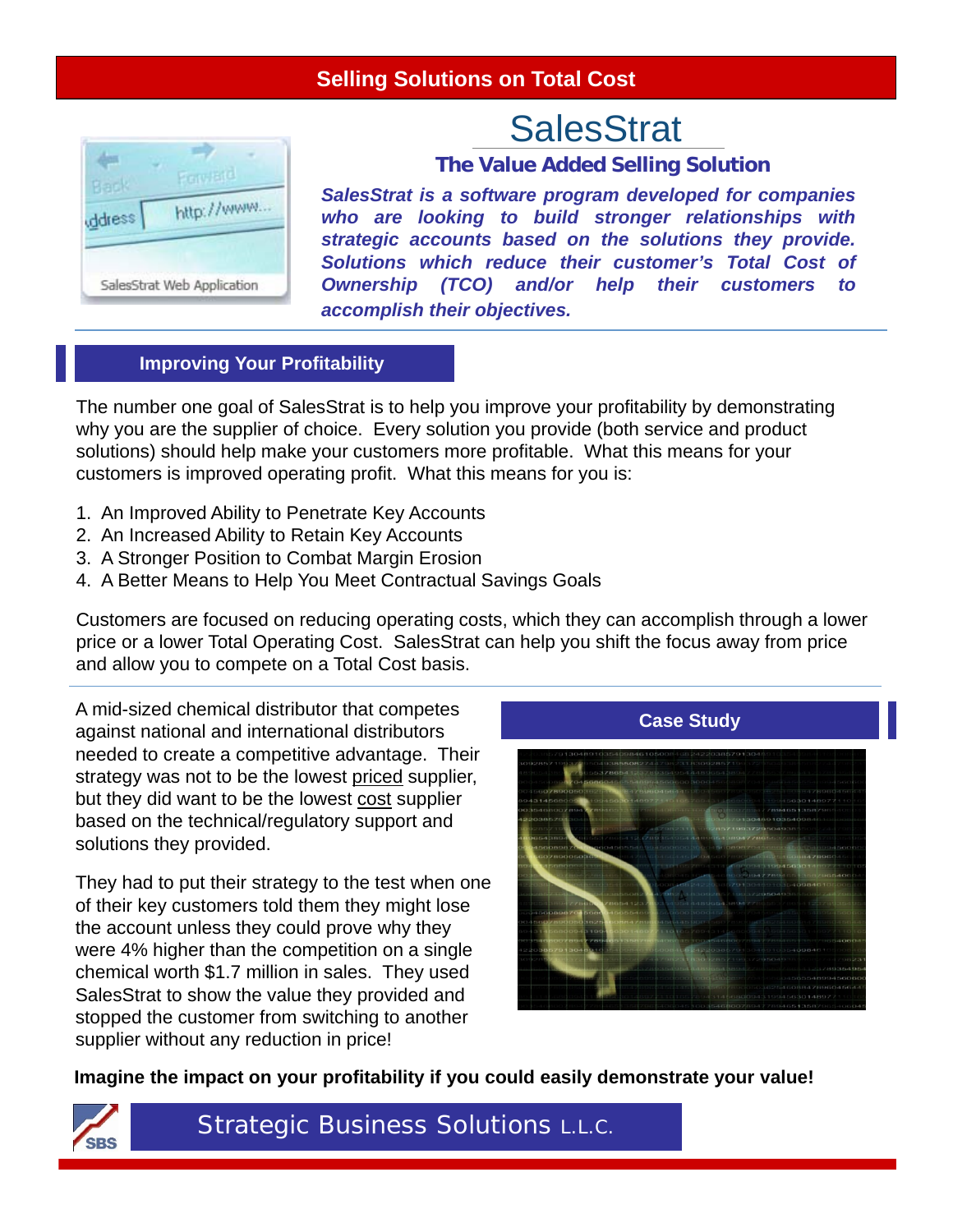## **Selling Solutions on Total Cost**

#### **Creating a Competitive Advantage: Proving Value Added Savings**

Many suppliers *say* they add value. In fact so many say they are a value added supplier that customers often discount the claim. But for those suppliers that do add value documenting it can create a competitive advantage by *proving* the value they add.

To help you accomplish this, SalesStrat comes with 60 different solutions built into it, but it is easy to add in your own solutions. SalesStrat also provides three different methods for documenting the value you add so there is always a means to show your value. The Standard worksheet is the

most commonly used method and a sample report is shown to the right.

*"Lewis-Goetz has always worked hard to differentiate ourselves by documenting the value we bring to our customers. However, since implementing SalesStrat in 2007; that process has become much easier, quicker and better articulated to our customers. The SalesStrat system and specifically its management reporting process is user friendly, very powerful and since using it we've increased our annual documented cost savings by \$15 million."* 

*Dave Antoline, Corp. Manager Sales & Marketing Lewis-Goetz and Company, Inc.*



#### **Maximizing Your Advantage: Selling on ROI and Accumulated Savings**

| Cost Component                                          | Hard/Soft                                      | One-Time/<br>On-Going | Cost                                     |                                   | Cost Component            | Hard/Soft                         | One-Time/<br>On-Going | Cost                                |
|---------------------------------------------------------|------------------------------------------------|-----------------------|------------------------------------------|-----------------------------------|---------------------------|-----------------------------------|-----------------------|-------------------------------------|
| V New Product                                           | Hard                                           | On Going              | (\$88,000.00)                            | <b>P</b> Electrical Parts         |                           | Hard                              | On Going              | \$3,600.00                          |
|                                                         |                                                |                       | <b>Total Investments = (\$88,000.00)</b> |                                   | Electronic Invoicing      | Soft                              | On Going              | \$65,000.00                         |
| * Note: There should be investment to calculate the ROI |                                                |                       |                                          | <b>Energy</b>                     |                           | Hard                              | On Going              | \$8,000.00                          |
|                                                         |                                                |                       |                                          | nstallation                       |                           | Soft                              | <b>On Going</b>       | \$14,000.00                         |
|                                                         |                                                |                       |                                          | Old Product                       |                           | Hard                              | On Going              | \$100,000.00                        |
|                                                         |                                                |                       |                                          |                                   |                           |                                   |                       | <b>Total Savings = \$190,600.00</b> |
| <b>Cumulative Yearly Calculation</b>                    |                                                |                       | <b>Aug 2010-11 First</b><br>Year         | Aug 2011-12<br><b>Second Year</b> | Aug 2012-13 Third<br>Year | Aug 2013-14<br><b>Fourth Year</b> |                       | Aug 2014-15 Fifth<br>Year           |
| <b>Carry Over</b>                                       |                                                |                       | \$0.00                                   | \$102,600.00                      | \$205,200.00              |                                   | \$307,800.00          | \$410,400.00                        |
| <b>Investments</b>                                      |                                                |                       | (\$88,000.00)                            | (\$88,000.00)                     | (\$88,000.00)             |                                   | (\$88,000.00)         | (588,000.00)                        |
| Savings (Return)                                        |                                                |                       | \$190,600.00                             | \$190,600.00                      | \$190,600.00              |                                   | \$190,600.00          | \$190,600.00                        |
| <b>Annual Impact (Net Profit)</b>                       |                                                |                       | \$102,600.00                             | \$102,600.00                      | \$102,600.00              |                                   | \$102,600.00          | \$102,600.00                        |
| <b>Cumulative Impact (Cumulative Profit)</b>            |                                                |                       | \$102,600.00                             | \$205,200.00                      | \$307,800.00              |                                   | \$410,400.00          | \$513,000.00                        |
| <b>ROI- Annual Impact (Net Profit)/Investment</b>       |                                                |                       | 117%                                     | 117%                              |                           | 117%                              | 117%                  | 117%                                |
|                                                         |                                                |                       |                                          |                                   |                           |                                   |                       |                                     |
| <b>Payback Period</b>                                   |                                                |                       |                                          | Approx. 0 year(s) and 5 month(s)  |                           |                                   |                       |                                     |
|                                                         | <b>Cumulative Profit Over a 5 Years Period</b> |                       | \$513,000.00                             |                                   |                           |                                   |                       |                                     |



Once a solution is documented you can report the savings opportunity to your customer. Obviously the ability to make total cost savings proposals is a powerful tool to sell with, but SalesStrat also provides the means to automatically generate three additional powerful selling features of your products and services: the ROI, payback period and five year accumulated savings the customer will achieve through your solution.

Combined, these four features can improve your sales process by helping you to create a true competitive advantage.



## Strategic Business Solutions L.L.C.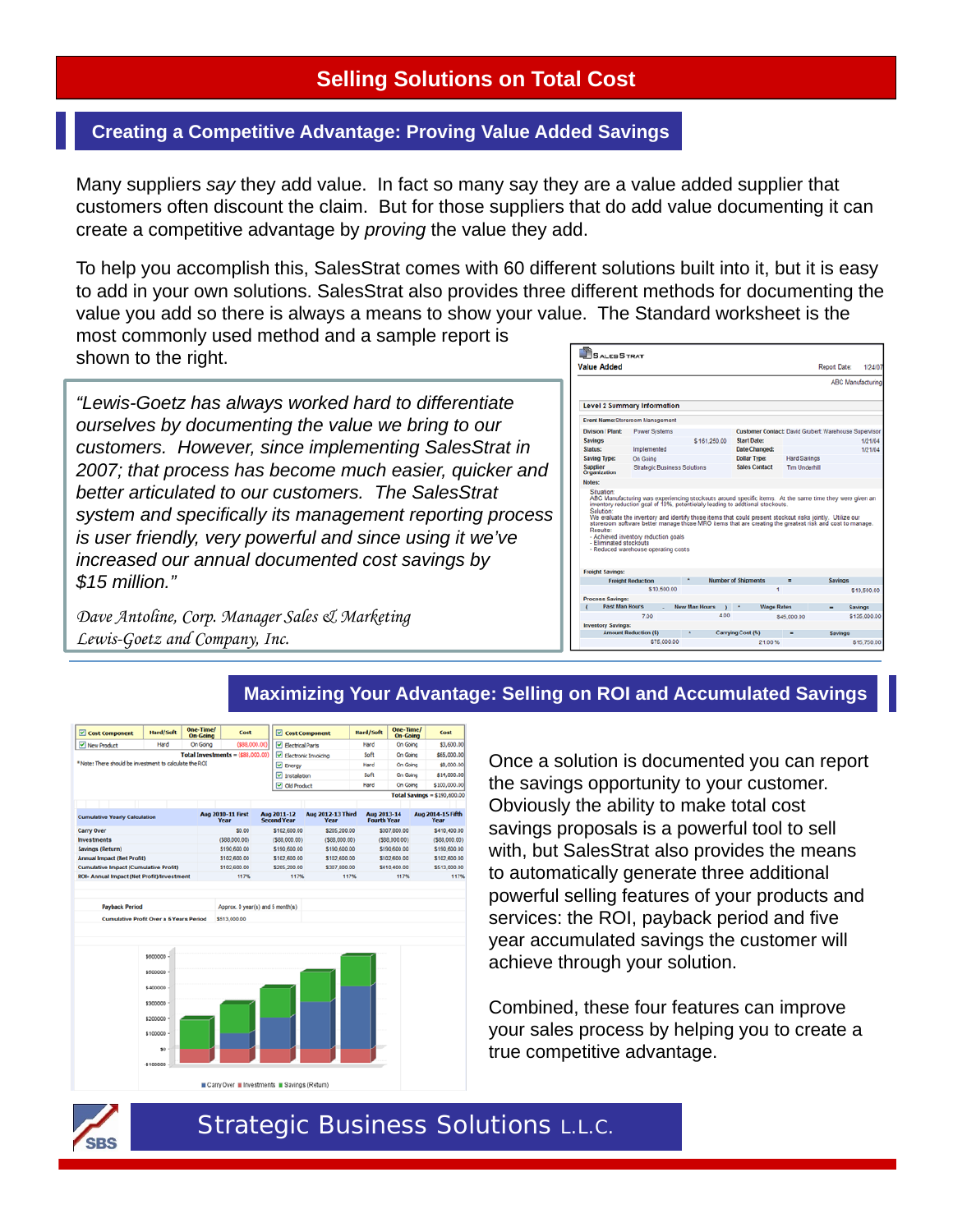# **Selling Solutions on Total Cost**

## **Customer Savings Reports**

SalesStrat provides a wide range of reporting options to help you demonstrate to your customers the savings you have provided. The reports can be used to help you during business reviews, negotiations, sales presentations or included in proposals.

Some of the more popular report options include both charts and tables of the value you have added over any timeframe, as illustrated in the



bar chart to the right. This shows how the savings have increased over the last year.

| <b>Value Added</b>                      |                                       |                 |                    | Report Date:             | 5/7/07 |
|-----------------------------------------|---------------------------------------|-----------------|--------------------|--------------------------|--------|
|                                         |                                       |                 |                    | <b>ABC Manufacturing</b> |        |
| Customer: ABC Manufacturing             |                                       |                 |                    |                          |        |
| Division/Plants where Events Documented |                                       |                 |                    |                          |        |
| <b>Saving Type</b>                      |                                       | Savings (\$)    | Savings (%)        |                          |        |
| Consumer Products                       |                                       | \$6,422,406.00  | 52.96%             |                          |        |
| Electrical Systems and Products         |                                       | \$4,271,843.75  | 35.23%             |                          |        |
| Power Systems                           |                                       | \$1,431,973.15  | 11.81%             |                          |        |
| Total                                   |                                       | \$12,126,222.90 | 100,00%            |                          |        |
| Power Systems                           |                                       |                 |                    |                          |        |
|                                         | <b>Bectrical Systems and Products</b> |                 | -Consumer Products |                          |        |

SalesStrat also allows you to include a number of other charts around the characteristics of the savings including:

- Savings by location (shown to the left)
- Savings Status (Proposed, Accepted)
- On-going versus One-time Savings
- Hard versus Soft Savings
- Savings within an industry

• Savings by Objective (such as Green Initiatives) As well as several others characteristics/variables.

Each graph comes with its own table like the one shown above in order to show the dollars and percentages around each graph. And if you want just a quick list of solutions to review, the program also provides summary reports like the one shown below. Bottom line: you can show customers the value you add in any way they want it. Records can even be exported to Excel.

*Wolseley Industrial Group has been utilizing the SalesStrat software for several years now to support North American MRO contracts. It allows us to have one effective platform to document and submit TCO and cost savings for multiple facility end users in the US and Canada. Our associates and customers are pleased with the reporting capabilities and the results that it has helped us achieve.* 

*Joe Costanzo, Manager of Strategic Accounts Ferguson Industrial A Division of Wolseley Industrial Group* 

| <b>Value Added</b>                   | <b>Report Date:</b><br>5/7/07 |                      |                          |  |
|--------------------------------------|-------------------------------|----------------------|--------------------------|--|
|                                      |                               |                      | <b>ABC Manufacturing</b> |  |
| <b>Evaluated Receipt Settlement</b>  | 6/29/06                       | Savings Accepted     | \$2,500.00               |  |
| <b>Evaluated Receipt Settlement</b>  | 6/29/06                       | Proposed             | \$4,500.00               |  |
| <b>Evaluated Receipt Settlement</b>  | 6/29/06                       | Implemented          | \$1,600.00               |  |
| <b>Feed &amp; Speed Optimization</b> | 1/25/07                       | Proposed             | \$4.500.000.00           |  |
| <b>Freight Analysis</b>              | 6/29/06                       | Proposed             | \$35,000.00              |  |
| <b>Guaranteed Annual Price Downs</b> | 6/29/06                       | Savings Accepted     | \$23.450.00              |  |
| <b>Hubbell Solution</b>              | 7/31/06                       | Proposed             | \$240.00                 |  |
| Kittina                              | 6/29/06                       | Proposed             | \$24.180.00              |  |
| Kitting                              | 6/29/06                       | Savings Accepted     | \$29,640.00              |  |
| <b>Maintenance Audits</b>            | 6/29/06                       | Implemented          | \$6.855.00               |  |
| <b>Maintenance Audits</b>            | 6/29/06                       | Savings Accepted     | \$7.750.00               |  |
| <b>Material Staging</b>              | 6/29/06                       | Proposed             | \$2,850.00               |  |
| Material Staging                     | 6/29/06                       | Savings Accepted     | \$2,355.00               |  |
| Parts / Supplies Consolidation       | 6/29/06                       | Proposed             | \$8,235.00               |  |
| Parts / Supplies Consolidation       | 6/29/06                       | Implemented          | \$13,697.00              |  |
| Plateau Pricing                      | 6/29/06                       | Implemented          | \$52,000.00              |  |
| <b>Stocking Specialty Items</b>      | 6/29/06                       | Proposed             | \$18,800.00              |  |
| Stocking Specialty Items             | 6/29/06                       | Proposed             | \$36.221.00              |  |
| <b>Technical Support</b>             | 6/5/06                        | Implemented          | \$66.300.00              |  |
| <b>Tier Pricing</b>                  | 6/29/06                       | Savings Accepted     | \$17,000.00              |  |
| <b>Tier Pricing</b>                  | 6/29/06                       | Savings Accepted     | \$5,000.00               |  |
| Vending Machines                     | 2/15/07                       | Proposed             | \$16,500.00              |  |
| VMI (Vendor Managed Inventory)       | 1/10/07                       | Implemented          | \$23,870.00              |  |
| VMI (Vendor Managed Inventory)       | 2/22/07                       | Implemented          | \$27.500.00              |  |
|                                      |                               | <b>Total Savings</b> | \$12.126.222.90          |  |